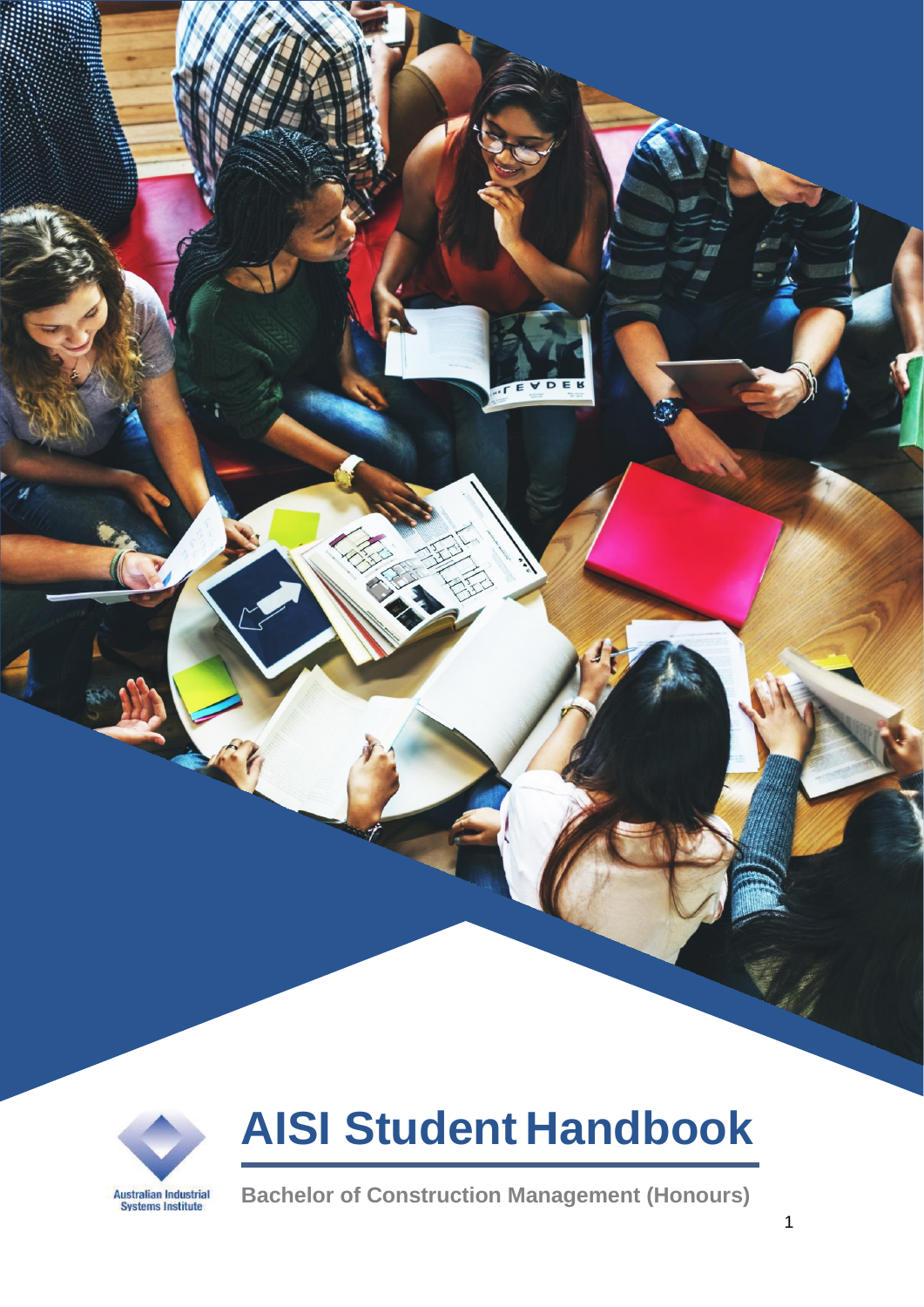# **Contents**

| About Us                                                | 3              |
|---------------------------------------------------------|----------------|
| <b>Student Code of Conduct</b>                          | Δ              |
| <b>Student Support Services</b>                         | $\overline{5}$ |
| Crisis Support                                          | 6              |
| <b>Frequently Asked Questions</b>                       | 7              |
| Academic Administration                                 | y              |
| <b>International Students</b>                           | 11             |
| Definitions                                             | 12             |
| <b>Bachelor of Construction</b><br>Management (Honours) | 13             |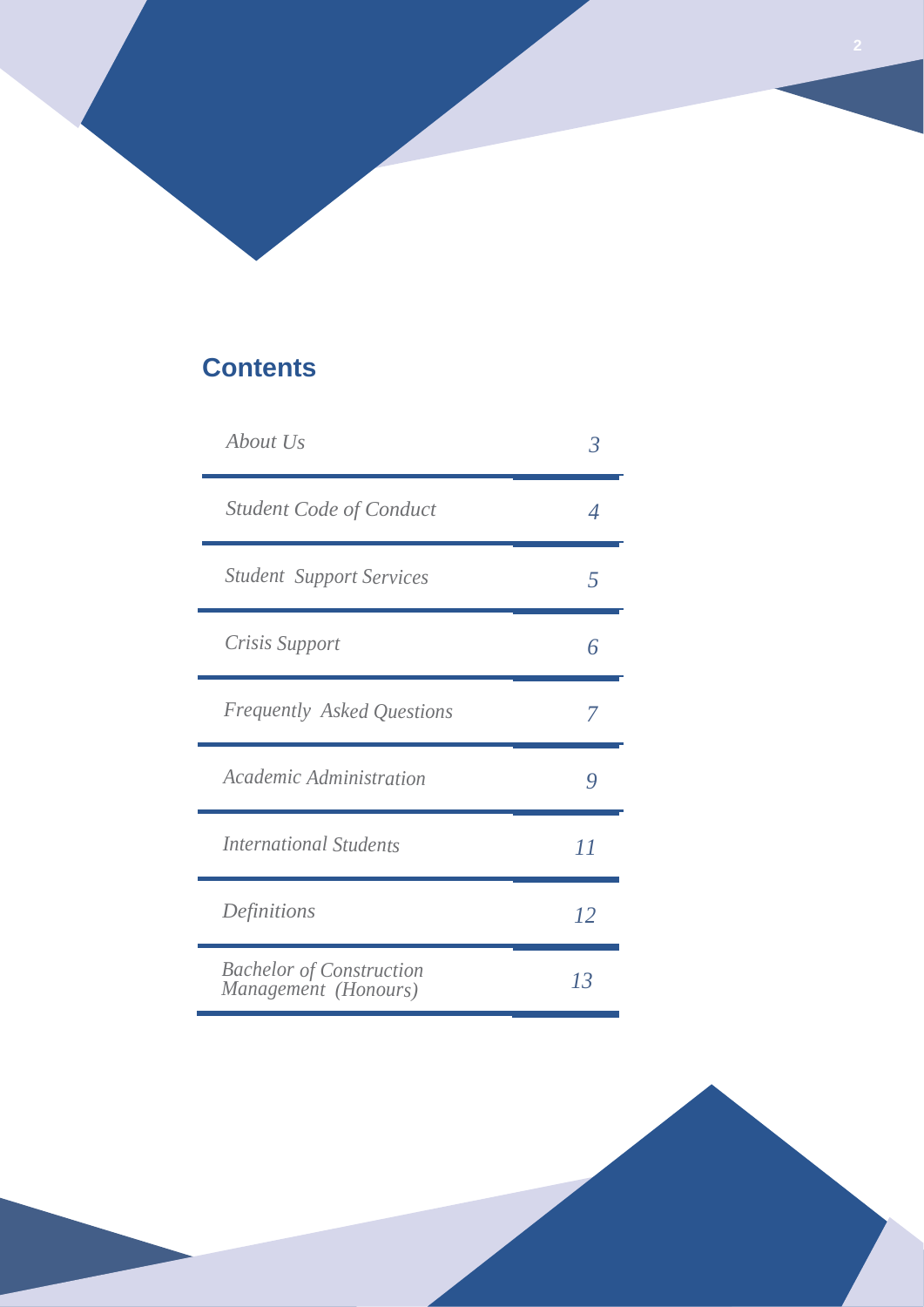# **About us**

AISI delivers high quality education over a range of specialisations to students from a broad variety of cultural and educational backgrounds.AISI students enjoy a unique teaching and learning experience and benefit from the Institute's close affiliation with prominent industry partners and a commitment to the career outcomes of students.

# *Philosophy*

AISI adopts a global approach to its educational activities, which is reflected in our approach to the teaching, learning, and research conducted at the Institute. AISI strives to foster an international outlook in the development of our students in order to prepare graduates for the increasingly globalised job market and develop graduates with a rigorous academic knowledge, and with the transferable skills to solve complex problems in multiple contexts.

# *Mission statement*

AISI's mission is to assist all students achieve their academic and career goals. In doing so, the Institute aims to play a fundamental role in fostering a strong sense of global cooperation and interdependence amongst young professionals in their industry of expertise.

# *Campus and Facilities*

AISI is located in the heart of Melbourne's CBD and is easily accessible by public transport. The campus has been designed to foster an engaging teaching and learning environment and is equipped with upto-date learning facilities to support you throughout yourstudies,includinglibraryandlearningresources, study spaces for individuals or group projects, student common area and ITlab available for private

study continuously throughout theweek.All enrolled students will have access to the AISI network, the portaltotheirstudentemail,onlinelearningresources andenrolmentdetails.Studentswillalsohaveaccess to the Institute's wireless network service, as well as its on-campus print and copy facilities. Campus facilities are available from 8:00am to 8:00pm 7 days perweek.

All AISI students will receive a student identity card as proof of their student status and to facilitate access to the Institute's facilities. Replacement cards are available from Student Administration for a fee, and students are required to carry their ID card with them at all times when on-campus.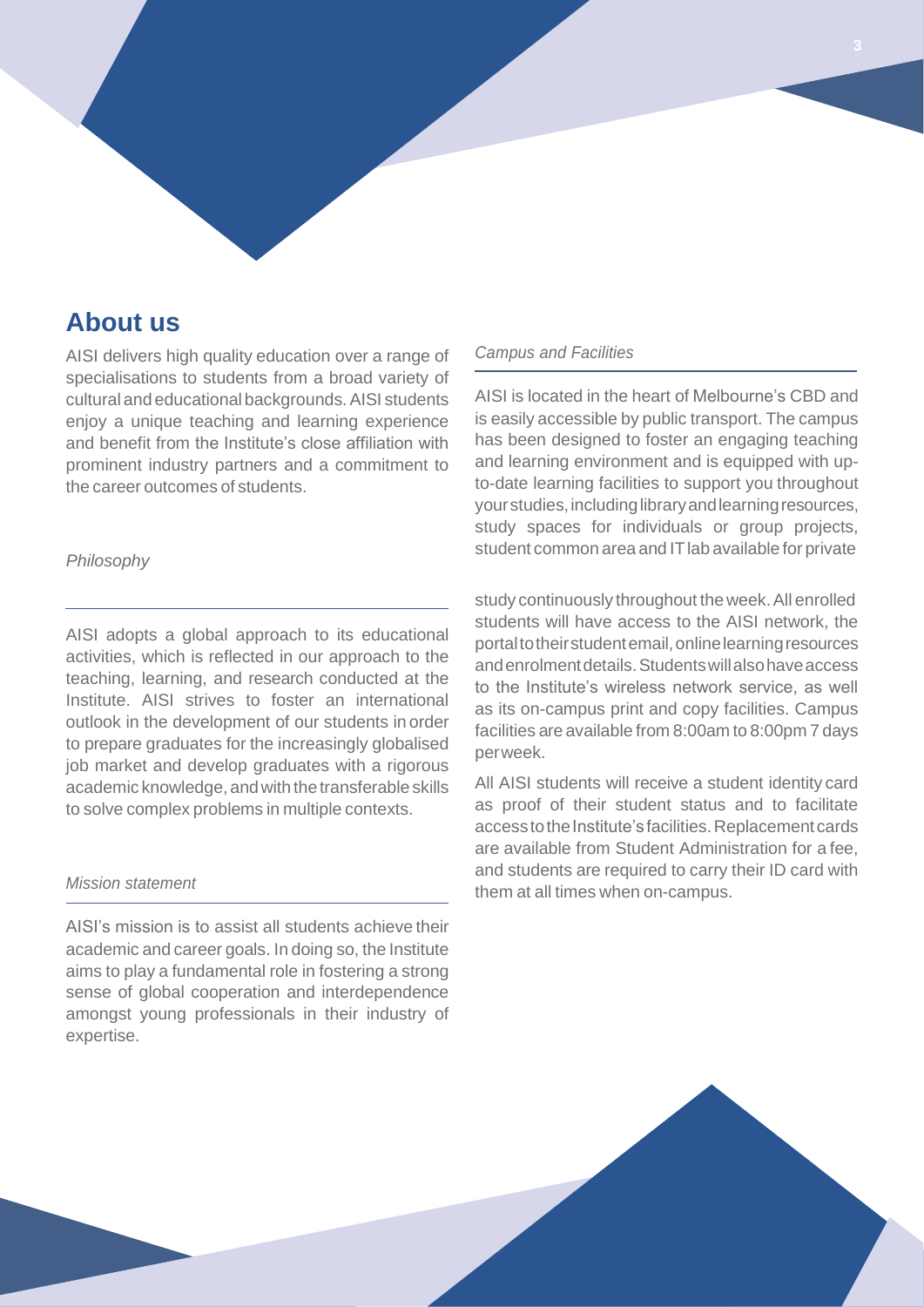# **Student Code of Conduct**

All AISI students are expected to treat all staff, students, and any other members of the public with dignity, respect, and professionalism. Specifically, studentsmust:

- Approach interactions with a positive and constructive attitude
- Value and respect differences in opinion and worldview
- Treat everyone fairly and equally
- Preserve an ideal environment for various work, studyandresearchneeds
- Respect privacy
- Recognise the Wurundjeri people of the Kulin nation as the traditional custodians of the land onwhichAISIoperates.

Additionally, AISI students must:

- Comply with all AISI policies and procedures, accessible via the AISI website
- Understand what constitutes discrimination, harassment, and bullying, and ensure they do not encourage or perpetrate it
- Observe key deadlines and dates
- Read allwritten notifications received fromAISI, includingemailsandletters
- Uphold the principles of academic integrity during all stages of assessments, for any form of assessment whether formal (e.g. examinations and essay submissions) or informal (e.g. in-class tests). These principles are outlined in the AISI Academic Integrity Policy
- Ensure they do not act in a way that unfairly disadvantages or advantages other students
- Use all AISI resources primarily for learning and research purposes, and respect the rules and limitations of usage (outlined in the AISI Online Usage Policy)
- Treat AISI resources and infrastructure with care and respect
- Report any breaches of this Code of Conduct that they engage in or witness.

This Code of Conduct applies to all student activities associated with AISI, including learning opportunities provided by a third party.

Studentsmustremainawareoftheaboveinformation, and seek assistance if unsure.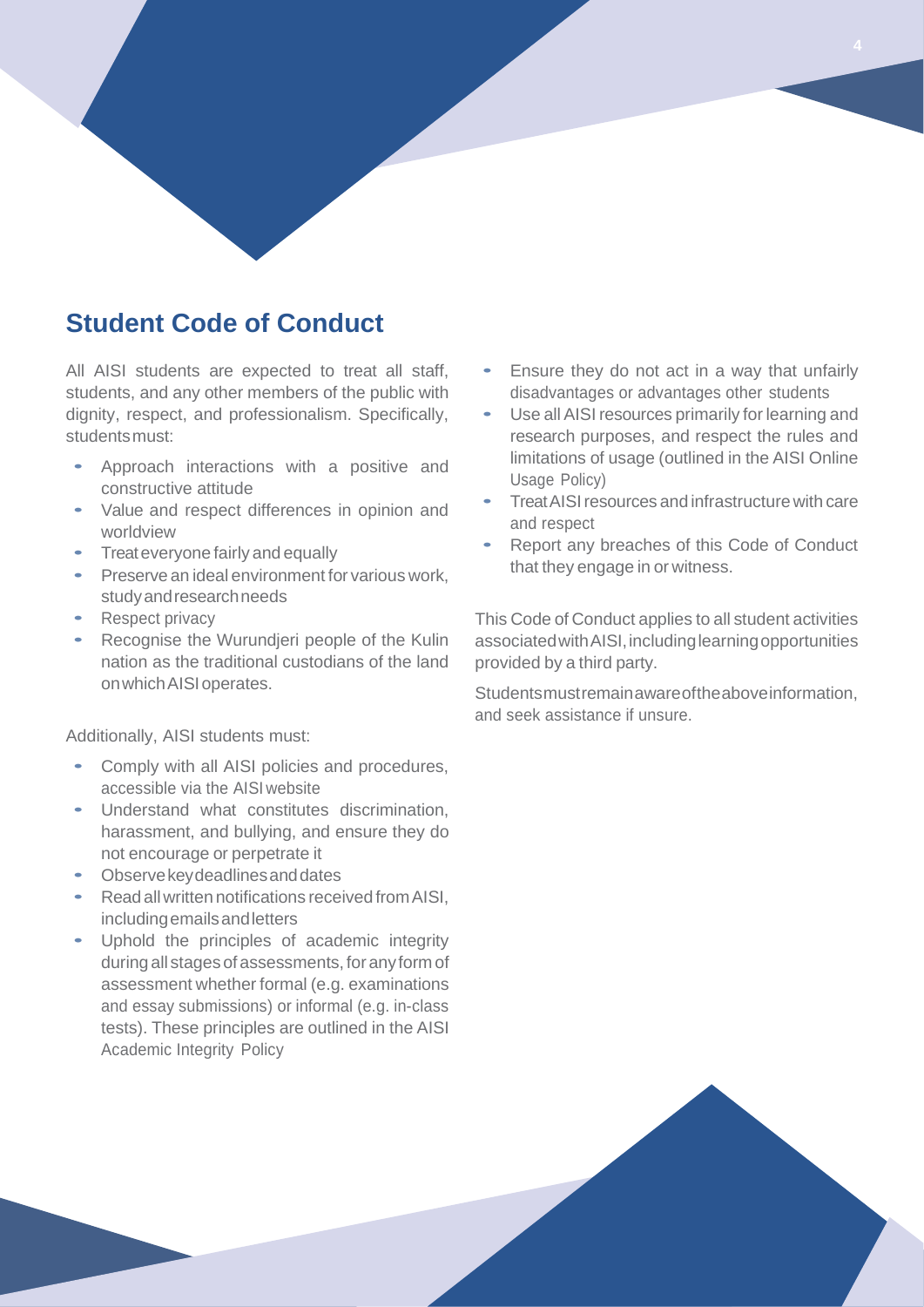# **Student SupportServices**

AISI is dedicated to supporting students throughout their studies at the Institute to ensure your student experience is the best it can be. We understand that academic success can be dependent on a whole range of academic and non-academic factors and therefore offer a variety of support services throughout your time at the Institute to help you get the most from your degree.

Academic support services are offered to all enrolledAISI students free ofcharge.Theyinclude:

- Individual consultations with our Academic Skills Officer
- Library orientation tours
- Essay writing, research, and study skills workshops
- Academic English workshops
- Academic and career counseling.

Welfare support services are also freely available to enrolled students on campus and include:

- Confidential counseling for issues of <sup>a</sup> personal or non-academic nature
- New student orientation programs
- Accommodation assistance and advice
- Transition support and visa advice for international students new toAustralia
- On-campus social activities.

In addition, reasonable adjustments will be made for students with specific needs. AISI can arrange for services such as translation and note-taking.

All services are available 9:00am – 5:00pm, Monday – Friday.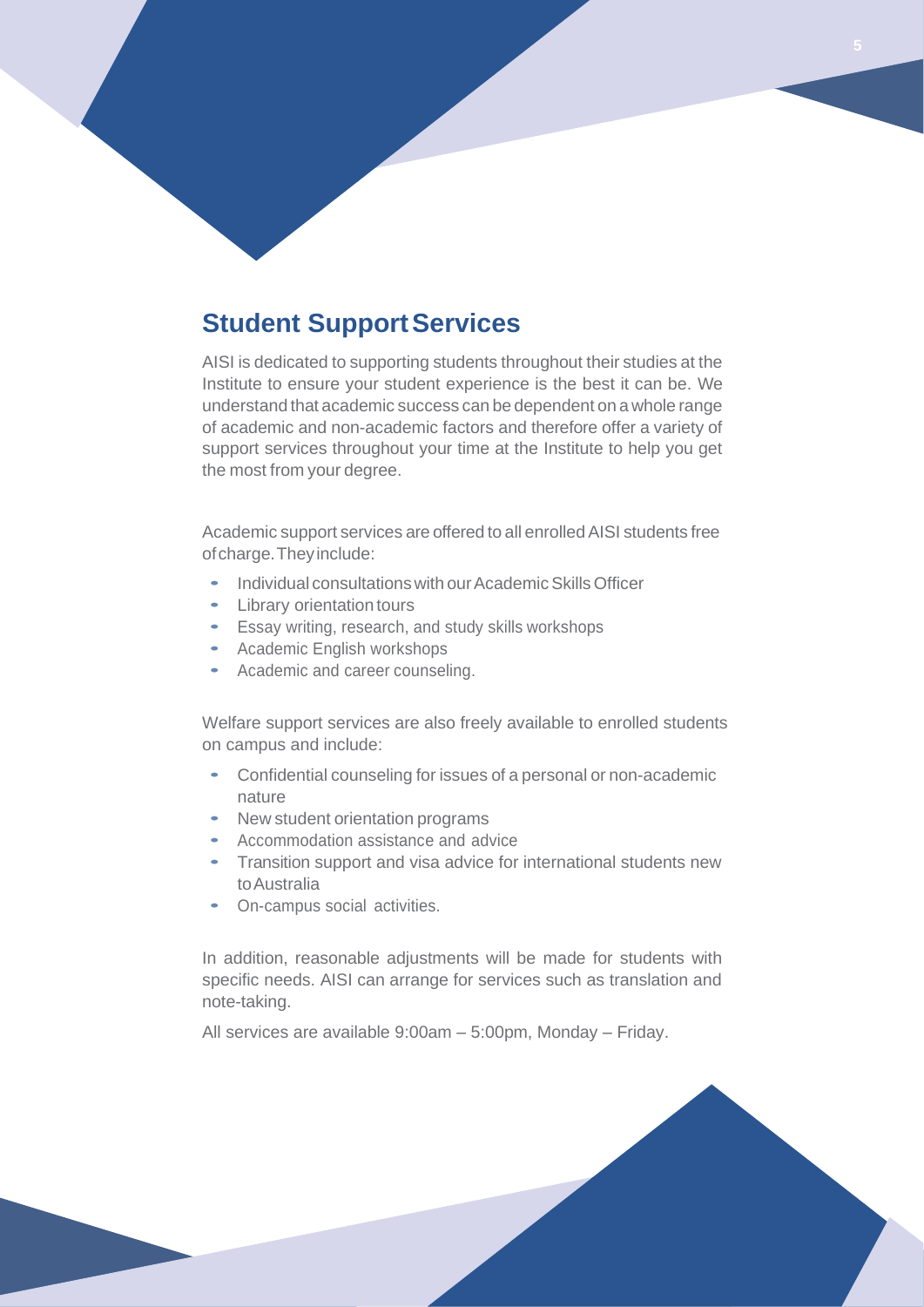# **Crisis support**

#### *On-campus security*

AISI front reception is staffed continuously during all hours that campus is open, and can contact building security for assistance at any time. Please go directly to reception for building security if you have any of the following concerns:

- Feeling unsafe or threatened for any reason.
- Seeing something or someone suspicious in the building.
- Theft.
- Any reason you cannot exit the building or do not wish to do so alone.

### *Crisis numbers*

### For EMERGENCIES ONLY:

• Police, Ambulance, and Fire Brigade - Triple Zero (000)

Call 000 in the following situations:

- any suspected offence in progress, being witnessed or just committed
- any situation where life or injury is threatened
- motor vehicle accident where persons are injured
- air, rail or water accident
- any event which might cause danger to persons or property
- explosion or bomb incident/threat
- a disturbance or breach of the peace, for example domestic violence incident or antisocial behaviour.

For non-life threatening problems due to floods, bushfires, storms, earthquakes:

- Emergency Services (SES) Telephone 132 <sup>500</sup>
- Fornon-urgentpoliceissues:
- Non Emergency Police 131 444
- Closest Police station to AISI <sup>9637</sup> <sup>1100</sup>

Health issues:

- Nurse On Call 1300 606 024
- Poisons Information Centre [24 hours] <sup>131</sup> 126
- Dentists: Dental Hospital Service [Emergency Only] - 9341 1040

# Mental health:

- Lifeline: 24-hour crisis support and suicide prevention – 13 11 14
- Care Ring: 24-hour counselling service <sup>136</sup> 169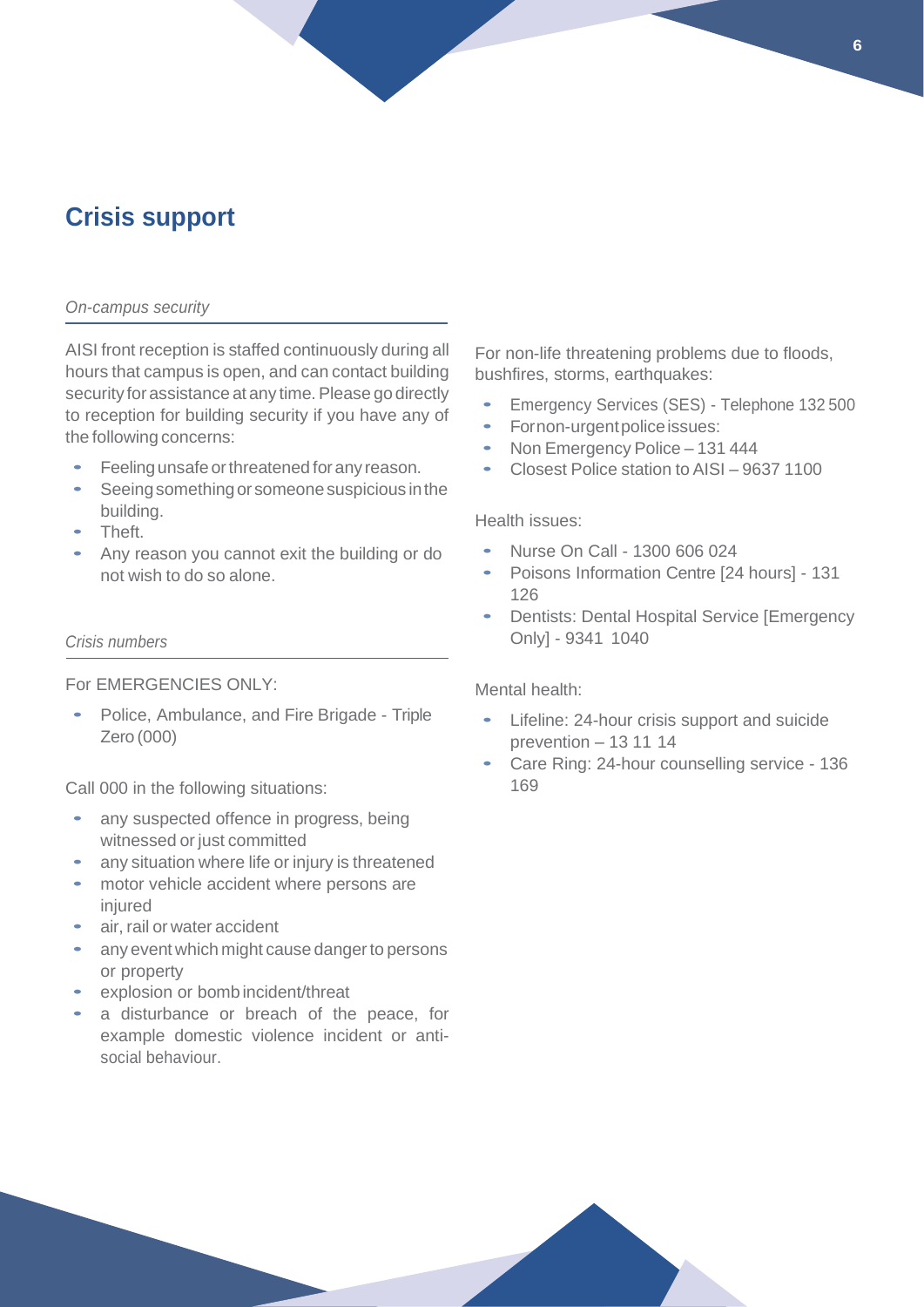# **FrequentlyAsked Questions**

# *Learning Management System (LMS)*

It is essential that students have access to the LMS at AISI, as it is a tool to manage supplementary course content, announcements, online class discussion, and assessment submission where relevant. Each student receives a unique student login to the LMS on enrolment.

#### *Accessing learning resources*

All AISI students have access to library and learning resourcesfreeofcharge.Simplypresentyourstudent ID to access physical library items, or log in using your AISI online username and password in order to use the online learning resources such as e-journal databases.

# *Timetables*

You can find out your timetable through the Student Portal once the enrolment process is complete.

# *Student participation*

Details about a student representative body to be formed in the first year of the delivery of thecourse

will be available at new student orientation.

Students will have the opportunity to nominate and vote for a student representative on the Academic Board by the end of the first Trimester. Academic Board plays a major role in reviewing and approving policies that impact on the student experience and benefit greatly from the student perspective. Students interested in finding out more should contact student support officers in the Admissions Office.

#### *Misconduct and disciplinary action*

An AISI student or staff member who breaches policies and procedures, commits academic misconduct, or contravenes the Code of Conduct, may face disciplinary action.

Depending on the severity of the behavior, disciplinary measures for students may include:

- Mandatory attendance to meetings and workshops with the relevant academic or nonacademic student support staff
- Marks taken off, or automatic fail of a subject
- **Suspension**
- Expulsion.

Grounds for suspension and expulsion include:

- Severe, repeated instances of academic misconduct
- Severe, repeated instances of breach of student Code of Conduct, particularly where bullying or harassment is involved.

Refer to the AISI Academic Misconduct Policy for details on what academic misconduct is, and how AISI will respond to different instances. Additionally, please read the Student Code of Conduct carefully to ensure you understand AISI's expectations ofall students as a condition of your enrolment.

#### *Complaints and Appeals*

As a student at AISI, you are entitled to make a compliant, and make an appeal against a decision made byAISI that affects you. This includes appeals against a decision made in response to a complaint. AISI is committed to ensuring that all complaints and appeals procedures are:

- Resolvedwithinanestablishedtimeframe
- Respectful of the privacy and rights of all parties involved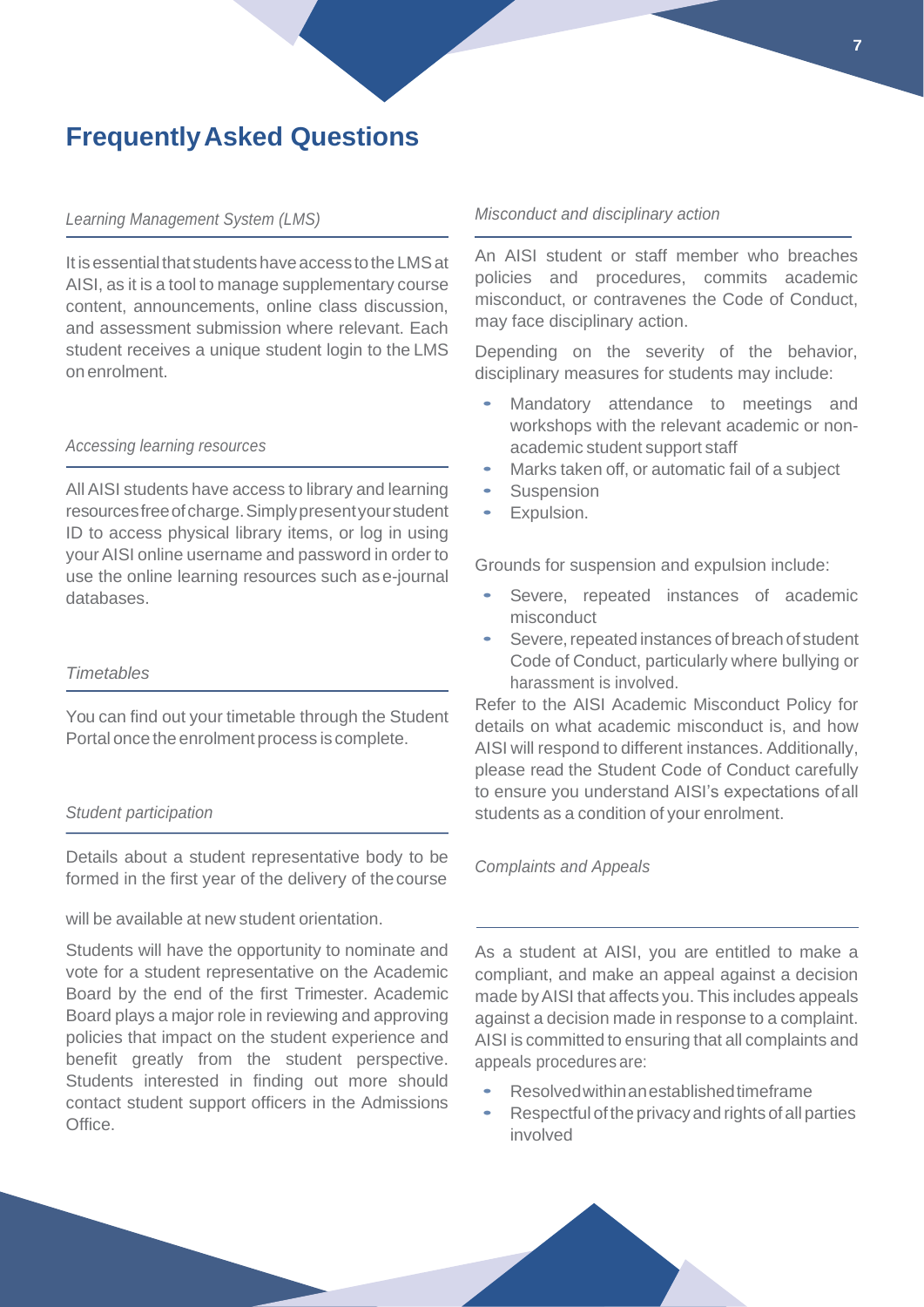- Appropriate for dealing with sensitive issues
- Accessible to all students
- Conductedwithequity,fairness,andtransparency
- Free of charge, and with as little as possible effect on students' enrolment or academic progress.

### How to submit a complaint or appeal

We encourage you to first make an appointment with the Student Support Officer, if possible, to discuss your issue and ask any questions about how your complaint or appeal will be processed. Please note, AISI will not accept complaints and appeals regarding issues from more than six months ago unless extenuating circumstances apply.

To submit a complaint or appeal, go to the AISI website and download the relevant form. There are different forms for non-academic and academic issues, and if you are not sure which one applies, Student Administration or Student Support staff will be able to assist you. When you have completed the form and attached any relevant evidence, submit it to the Student Support Officer.

You should have a response within ten business days ofsubmittingyourcomplaintorappeal.Theresponse will tell you what action AISI will take next. If you are required to attend a meeting or hearing, you will be notified ten business days in advance.

### External grievance resolution

After your complaint or appeal has been processed within AISI, you may still be unsatisfied and decide to resolve the matter external to AISI by contacting and external mediator. If this is the case, AISI will cooperate fully. Again, we recommend making an appointment with the Student Support Officer to assist you in starting this process.

Please note, AISI cannot guarantee that external grievance resolution processes will be free of charge to students.

# *Policies and Procedures*

All policies and procedures relevant to students are available on the AISI website for your reference, including policies about:

- Administration processes such as Recognition of Prior Learning, Admissions, Tuition Fee Refund and Course Withdrawal, and Degree Issuance and Replacement
- Academic matters such as Assessment, Unsatisfactory Progress, Academic Integrity, AcademicMisconduct,andIntellectualProperty
- The culture and values of AISI such as Anti-Discrimination, Cultural Diversity, Student Counseling and Student Wellbeing, and international Student Support
- Detailed complaints and appeals processes.

Please go to www.aisihep.edu.au to access policies.

# *Other enquiries*

If you have any questions, please do not hesitate to contact the Student Admissions Office during business hours (9:00am – 5:00pm, Monday – Friday). Our friendly student administration staff are available to guide you through various administrative procedures regarding your enrolment, including:

- Applications for Recognition of Prior Learning (RPL), special consideration, course deferral, leave of absence, subject/course withdrawal
- Enquiries and payment of tuition fees
- EnquiriesaboutOverseasStudentHealthCover (OSHC)
- Complaints, appeals, or academic and nonacademic misconduct.

Student support staff are also happy to provide advice in any other areas, such as accessingAISI's student support services or external support services.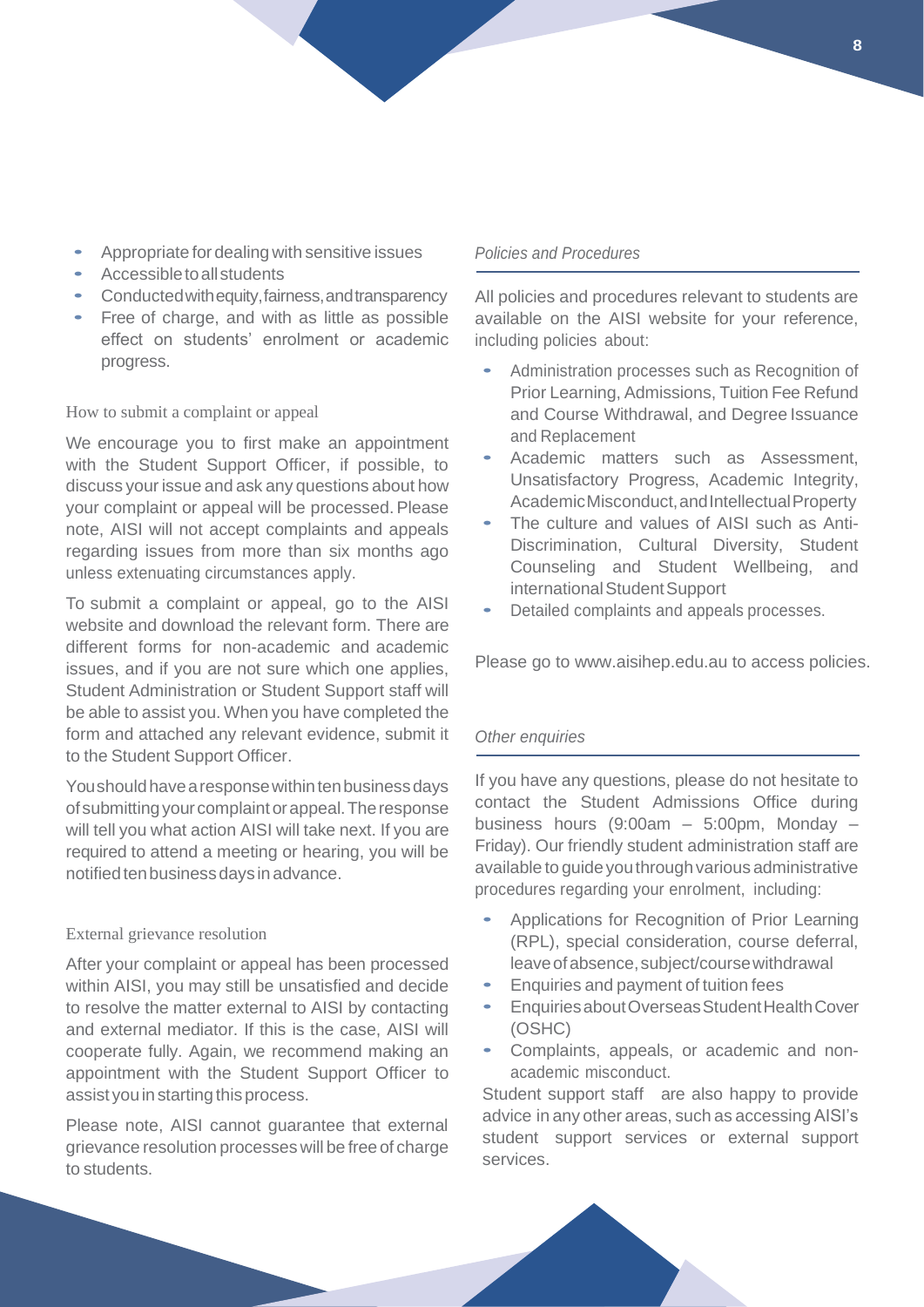# **Academic Administration**

### *Important Dates and Deadlines*

Please refer to the website and student portal for the following important dates, updated each Trimester:

- Trimestercommencementandcompletiondates
- Offer acceptance deadline
- Course payment fee deadlines
- New student orientation program dates
- AdministrativedeadlineforRPLapplications
- Withdrawal, deferral, and change of enrolment deadlines
- Course census dates
- Examination periods
- Study breaks.

# *Recognition of Prior Learning (RPL) and Credit Transfer*

Students mayapplyto have previous learning in a relevant field credited towards their course, thereby reducing their study load and the length of their course. The Institute recognises formal learning (gained from an alternative higher-education degree), non-formal learning (gained through a structured program, such as a professional development program orindustry internship) and informal learning (gained from work orlifeexperience).

Students who believe they are eligible for credit must apply to have their prior learning recognised. To apply for recognition of prior learning, please download the application form from the AISI website, complete it, and submit it to Student Administration. Credit may be granted towards learning outcomes within a subject or for a whole subject. You may not gain credit for more than one third of the course. The Recognition of Prior Learning Policy is also available on our website containing more detailed information on the RPL process.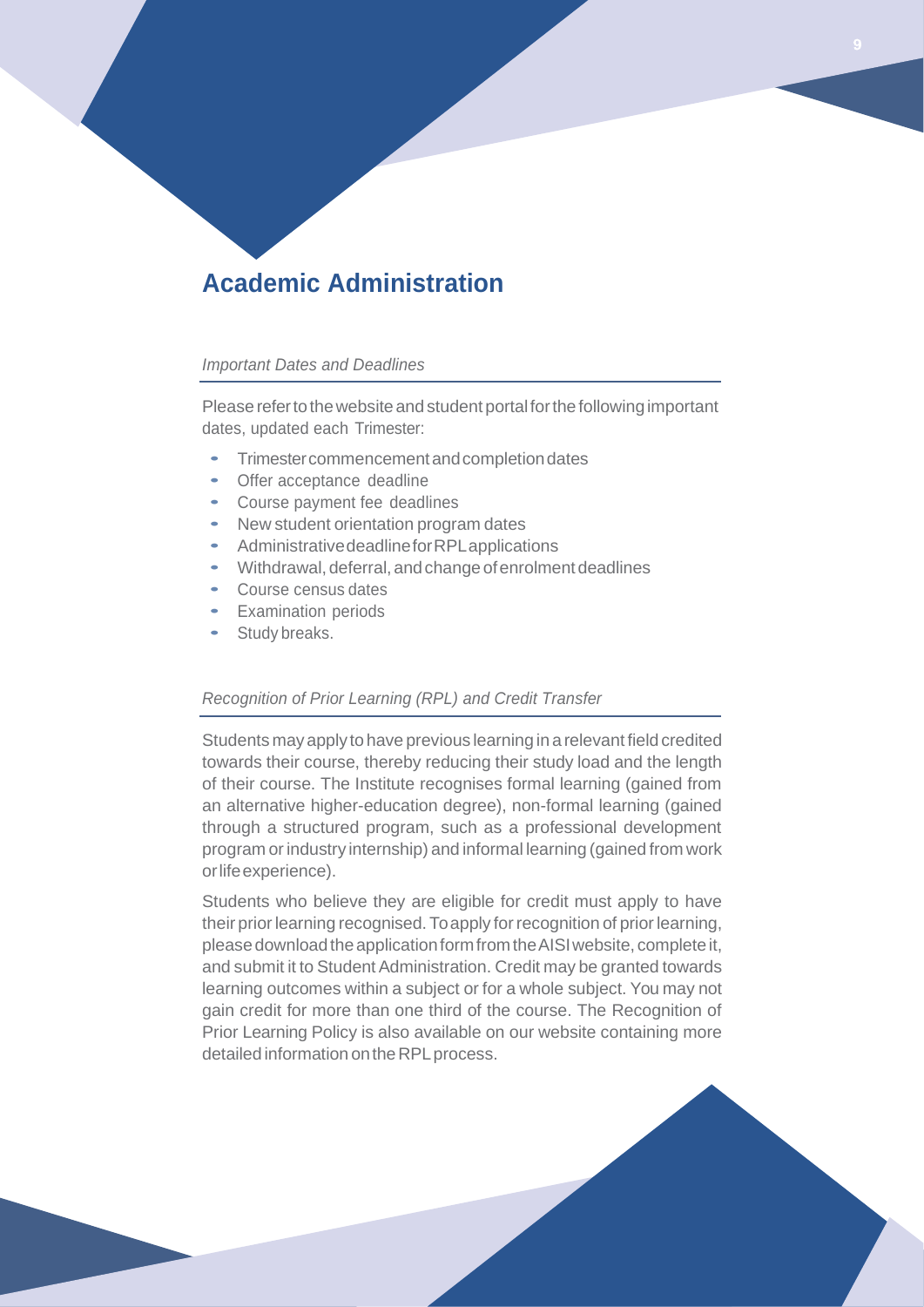#### Student initiated deferral, suspension or cancellation.

Students are able to apply for deferral, suspension of cancellation of their studies on the basis of compassionate or compelling circumstances.

The Institute assesess each case on its individual merits to decide if deferral or suspension or cancellation of study can be granted.

The Institute may approve the deferral or suspension or cancellation of the enrolment of a student if it believes there are compassionate or compelling circumstances.

Students may apply for a cancellation of enrolments if they are unable to continue their enrolled courses. When there is any deferral, suspension or cancellation action taken under this policy in regard to an international student the Institute t:

• informs the international student of the need to seek advice from Immigration on the potential impact on his or her student visa;

• reports the change to the overseas student's enrolment under section 19 of the ESOS Act.

Students who are dissatisfied with the outcomes of their application for deferral, suspension or cancellation of their enrolments may appeal the decisions using the Institute's complaints and appeals processes. The deferral, suspension or cancellation of an overseas student's enrolment cannot take effect until the internal appeals process is completed, unless the overseas student's health, or the wellbeing of others, is likely to be at risk.

#### Student initiated deferral, suspension or cancellation.

The Institute may suspend or cancel a students' enrolment in the following circumstances, including but not limited to :

- misbehaviour by the student;
- a breach of course progress; or

• the student's failure to pay an amount he or she was required to pay the Institute to undertake or continue the course as stated in the Acceptance Agreement.

Matters relating to misbehaviour by the student are addressed in the Academic Integrity Policy and the CEO.

#### Student Code of Conduct.

Matters relating to a breach of course progress are addressed in the Academic Progress Policy. If the Institute initiates a suspension or cancellation of the student's enrolment, before imposing a suspension or cancellation, the Institute:

informs the student of that intention and the reasons for doing so, in writing;

• advises the student of their right to appeal through the Institute's internal Students complaints and appeals process.

Students who are dissatisfied with the decision of the Institute to initiate suspension or cancellation of their enrolments may appeal the decisions using the Institute's complaints and appeals processes. The suspension or cancellation of the student's enrolment cannot take effect until the internal appeals process is completed, unless the student's health, or the wellbeing of others, is likely to be at risk.

When there is any deferral, suspension or cancellation action taken, and if the student is on a student visa, the Institute informs the student of the need to seek advice from Immigration, on the potential impact on their student visa and to report the change of the enrolment via PRISMS under section 19 of the ESOS Act. The Institute maintains a record of any decision.

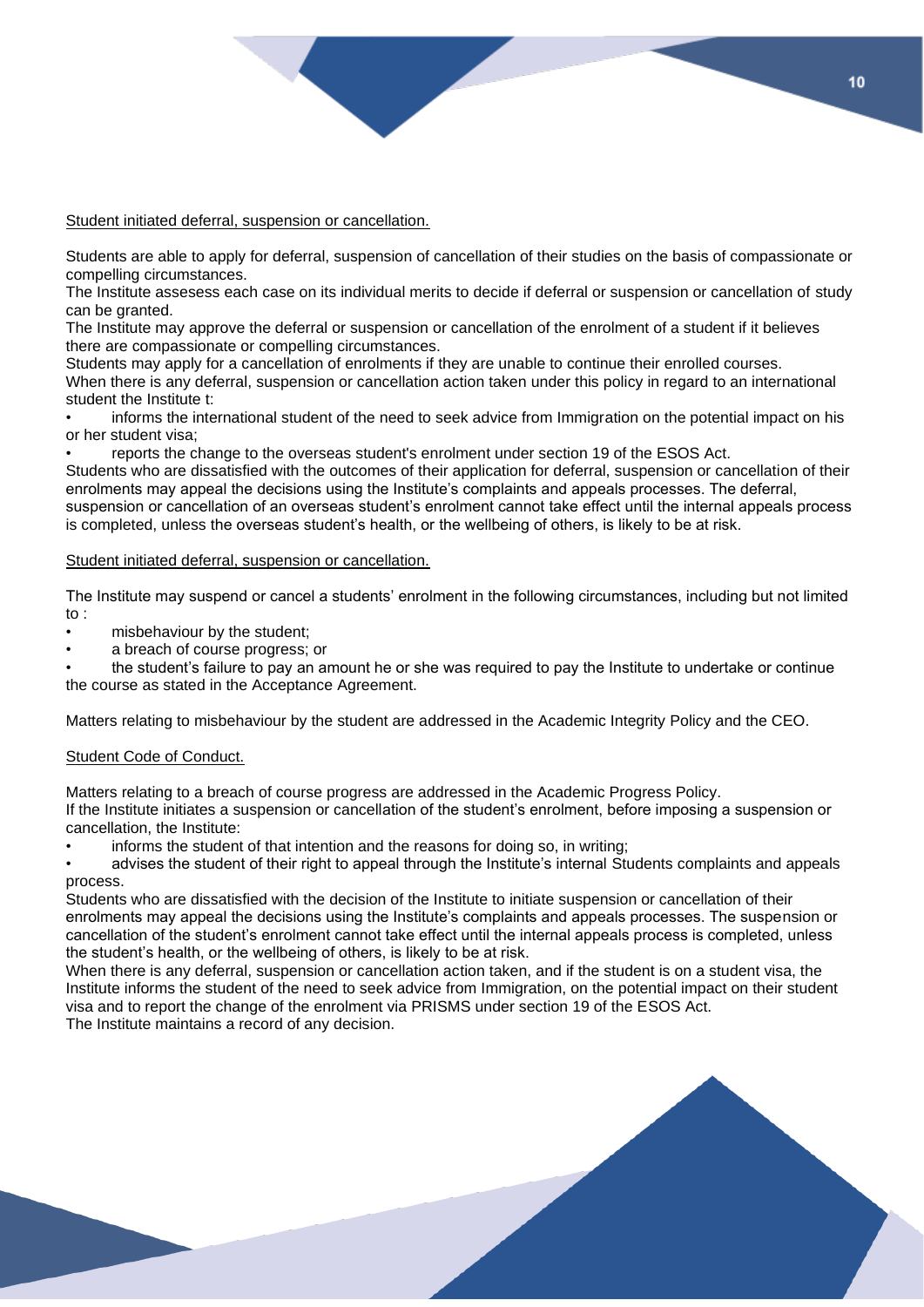# **International students**

# *Studying and Living in Australia*

### 1. Cost of living

Under migration rules that came into effect 1 July 2016, international student visa applicants must have access to the following funds for each year of thevisa

- Student / guardian:\$19,830AUD
- Partner / spouse:\$6,940AUD
- Child: \$2,920AUD

### 2. Accommodation

The cost of arranging accommodation in Australia varies from state to state, but in a major city like Melbourne it is generally high, particularly the closer students live to the Melbourne CBD. Many international students choose to share accommodation to keep costs down. Most visiting international students will enter into rental agreements with friends or find people through websites. It is important to stay safe

when looking for people to share accommodation with online, and what information you share. AISI's Admissions Office and international student support officers can help provideadvice if you have concerns about your situation.

Here are some places you can look for accommodation:

- Flatmates [www.flatmates.com.au](http://www.flatmates.com.au/)
- Urbanest [www.urbanest.com.au](http://www.urbanest.com.au/)
- Unilodge [www.unilodge.com.au](http://www.unilodge.com.au/)
- Iglu[–www.iglu.com.au](http://www.iglu.com.au/)
- ThePad[–www.thepad.com.au](http://www.thepad.com.au/)
- Newspaper classifieds
- Student noticeboards on campus
- Localshoppingcenternoticeboards
- Online student accommodatio services.

### 3. Overseas Student Health Cover

Overseas student health cover (OSHC) is insurance that provides coverfor healthcare costs and hospital care that international students may need whilst studying in Australia. It is mandatory for international students to hold OSHC throughout their study in Australia as a condition of holding a visa.

You must provide proof of OSHC held as a condition of enrolment, which will be stored with your student file. Only Australian health funds that have signed

an agreement with the Australian government can provide OSHC. You are required to abide by any conditions of your OSHC throughout your coverage. If there is any change in your coverage or your OSHC provider, you must provide evidence of that to AISI to update your studentfile.

# 4. School-aged dependents

If you are responsible for a school-aged dependent who will accompany you to live in Australia, you will berequiredtomakearrangementsfortheirschooling. School fees in Australia vary significantly between schools. AISI highly recommends researching schools and school fees in the area before confirming your enrolment. For extra assistance in this area please contact the Student Admissions office during businesshours(9:00am–5:00pm,Monday–Friday).

# *5. Visa information*

International students are responsible for obtaining their student visa and must abide by the obligations of this visa throughout their studies at AISI. These include, but are not limited to:

- Maintaining <sup>a</sup> full-time study load
- Completing all coursework requirements and maintaining a pass mark
- Paying enrolment fees
- Informing AISI of any changes to their personal details as soon aspossible
- Maintaining Overseas Student Health Cover (OSHC).

The Department of Home Affairs (DHA) provides a comprehensive and up-to-date list of visa obligations on their website; https://www.homeaffairs.gov.au/ Also available on the department's website is the DHA's handbook which the Institute recommends to all international students.

International students are responsible for familiarising themselves with the requirements of their visa, however AISI is obliged to monitor your enrolment throughout your time at the Institute and report any relevant changes to your enrolment to the DHA.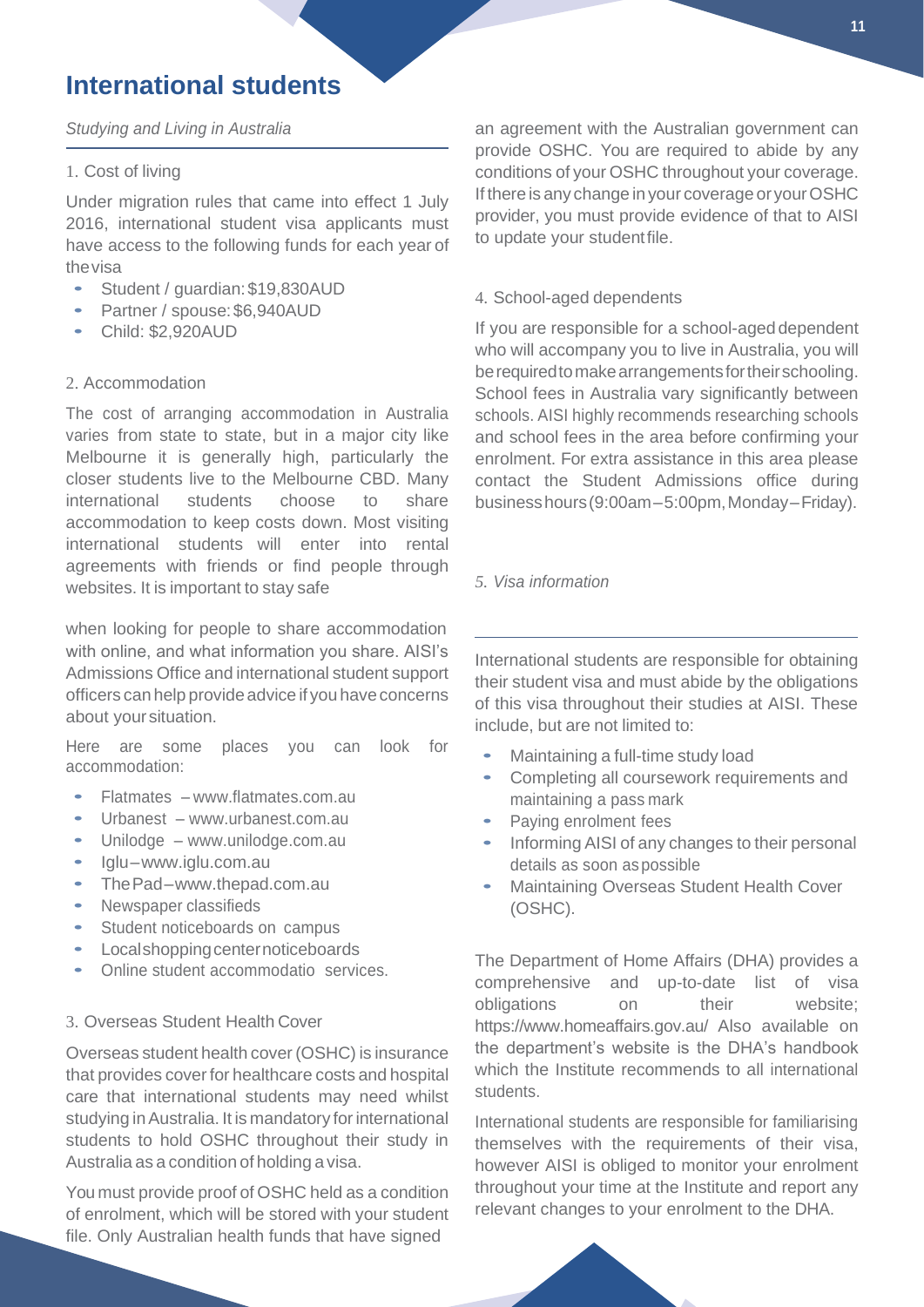# **Definitions**

| Change of enrolment                                                       | A change in student's study plan. This includes<br>withdrawal from a subject, enrolment in an additional<br>subject, or changing the period in which they will<br>study a subject.                                                                                                                                                   |
|---------------------------------------------------------------------------|--------------------------------------------------------------------------------------------------------------------------------------------------------------------------------------------------------------------------------------------------------------------------------------------------------------------------------------|
| Credit points                                                             | Points allocated for successful completion of a unit.<br>A student must complete a predetermined number<br>of credit points to be awarded their enrolled degree.                                                                                                                                                                     |
| Deferral                                                                  | Postponing the commencement of study.                                                                                                                                                                                                                                                                                                |
| Department of Home Affairs<br>(DHA)                                       | A department of the Commonwealth Government<br>that is responsible for immigration, citizenship and<br>border control.                                                                                                                                                                                                               |
| <b>Education Services for</b><br>Overseas Students Act 2000<br>(ESOS Act) | Australian federal legislation establishing legislative<br>requirements and standards for the quality assurance<br>of education and training institutions offering courses<br>to international students who are in Australia on a<br>student visa. "For more information on ESOS act and<br>framework check the following hyperlink" |
|                                                                           | https://internationaleducation.gov.au/Pages/default.a<br><b>Spx</b>                                                                                                                                                                                                                                                                  |
| Orientation                                                               | A scheduled program that occurs twice per year, in<br>which students are provided information face-to-<br>face about the services AISI offers, the roles and<br>responsibilities of staff as well as other important<br>information such as staff contact details.                                                                   |
| Recognition of Prior<br>Learning (RPL)                                    | An assessment process that involves assessment of<br>a student's relevant prior learning (including formal,<br>informal and non-formal learning) to determine the<br>academic credit outcomes of a student's application<br>for academic credit.                                                                                     |
| Withdrawal                                                                | Un-enrolling from a course of subject.                                                                                                                                                                                                                                                                                               |
|                                                                           |                                                                                                                                                                                                                                                                                                                                      |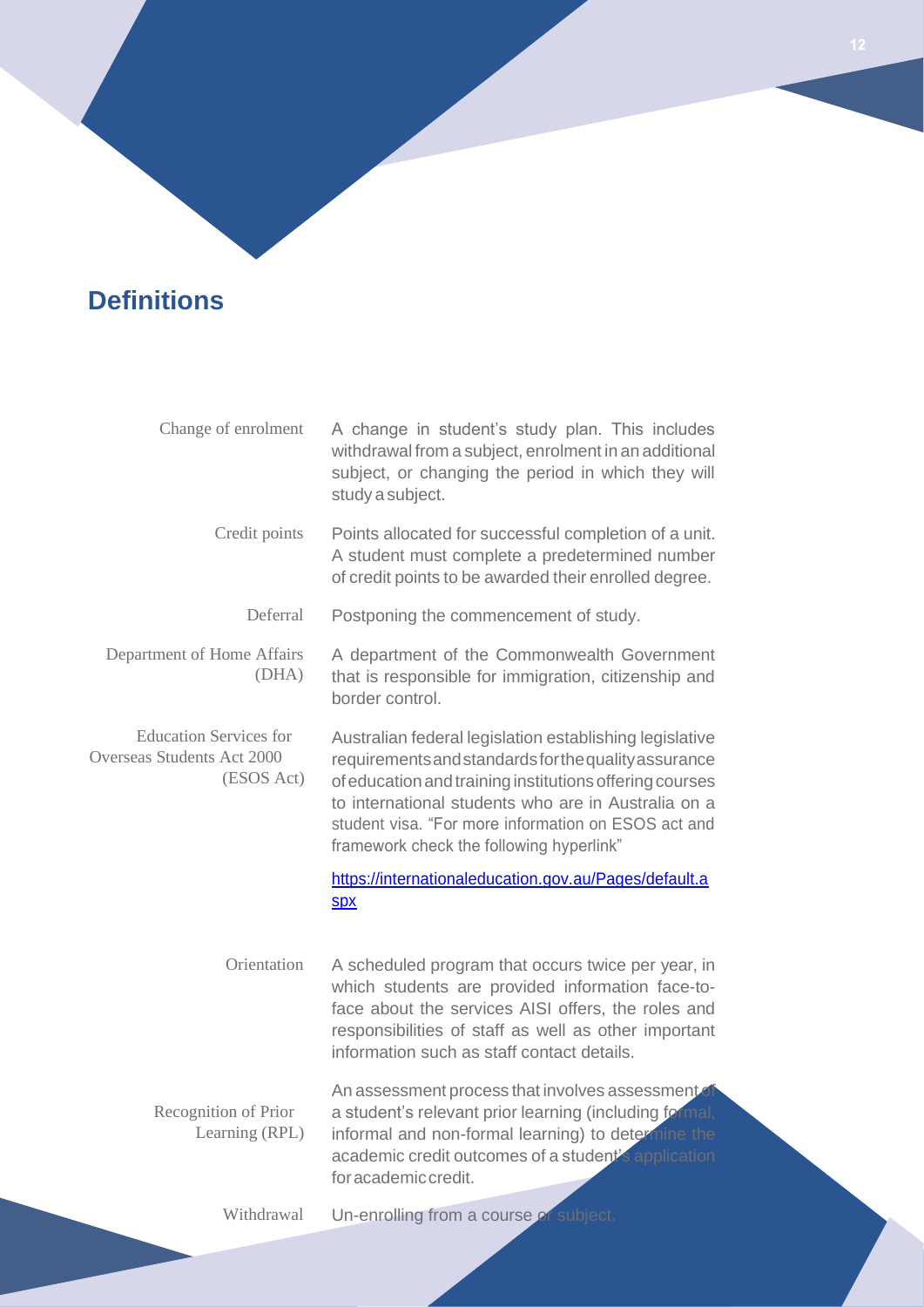# **Bachelor of Construction Management (Honours)**

| Quick facts                                           |                                                    |
|-------------------------------------------------------|----------------------------------------------------|
| Duration                                              | 3 years full time                                  |
| Australian Qualifications Framework (AQF) recognition | Level 8                                            |
| Campus address                                        | Level 1, 398 Lonsdale Street, Melbourne, Vic, 3000 |
| <b>Tuition fees</b>                                   | \$25,000 per year                                  |

# *Course Overview*

The Bachelor of Construction Management (Honours) willhelpyoudevelopacomprehensiveunderstanding of building and project performance needs of stakeholders within the built environment, both in the private and government sectors. The course is taught through a combination of classroom learning and hands-on, practical experience In addition, the curriculum for this course is designed to meet the industry needs and the contemporary practices in construction management has been designed to fulfil the requirements of Australian Institute of Building (AIB), Australian Institute of Quantity Surveyor (AIQS), Royal Institute of CharteredSurveyor(RICS)andCharteredInstitute of Building (CIOB) forthe accreditation of graduates to join professional building associations inAustralia and overseas.

The first year of the Bachelor of Construction Management (Honours) introduces you to key concepts and theories in the field, technical knowledge, and understanding of processes. To ensurethatyougainpractical, usable knowledge, we include real life case studies and examples wherever possible.

The second year further expands your knowledge in areas such as risk and safety, finance and cost management, ethical practice, and surveying. In year three, you will apply your knowledge and skills through a real-world work placement or acapstone project that requires you to develop actionable plans based on a given scenario. The capstone project integrates all acquired skills and knowledge in building technology, economics, law and construction management to formulate innovative proposals and solutions.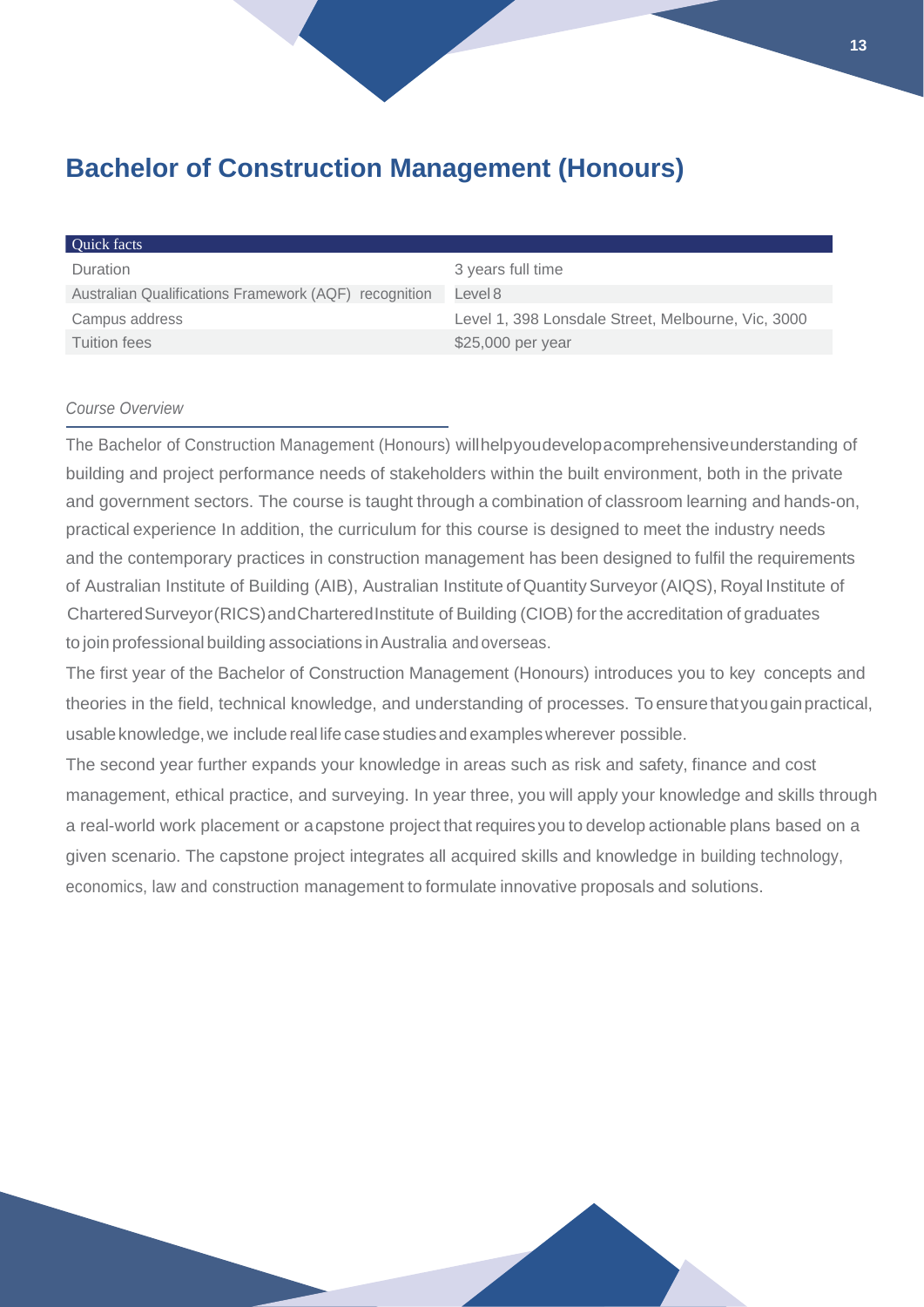The course provides foundational managerial, legal and construction technology theory whilst establishing the development of transferable skills in all graduates, with emphases on developing communication, teamwork, project management, and report-writing skills. You will undertake specialised studies in building technology, construction management, IT, project performance and cost performanceofbuildings.

Through the whole degree you will improve your critical thinking, communication, teamwork, project management, and report-writing skills. You will acquire a depth and breadth of knowledge and practical skills that will give you a strong advantage in the jobmarket.

*Course structure*

| Quick facts          |                                                                                       |
|----------------------|---------------------------------------------------------------------------------------|
| Contact hours        | 16 per week                                                                           |
| Private study hours  | including mandatory online<br>readings and preparations 24<br>hours per week.         |
| Work placement hours | Elective work placement up to 38<br>hours per week for 12 weeks<br>during trimester 8 |

TheBachelorofConstructionManagement(Honours) follows a structure in which the first two years are divided into three trimesters and the third year is divided into two semesters.

In this way, the course is designed to achieve all academic and professional accreditation requirements of a fouryear course, delivered within three years.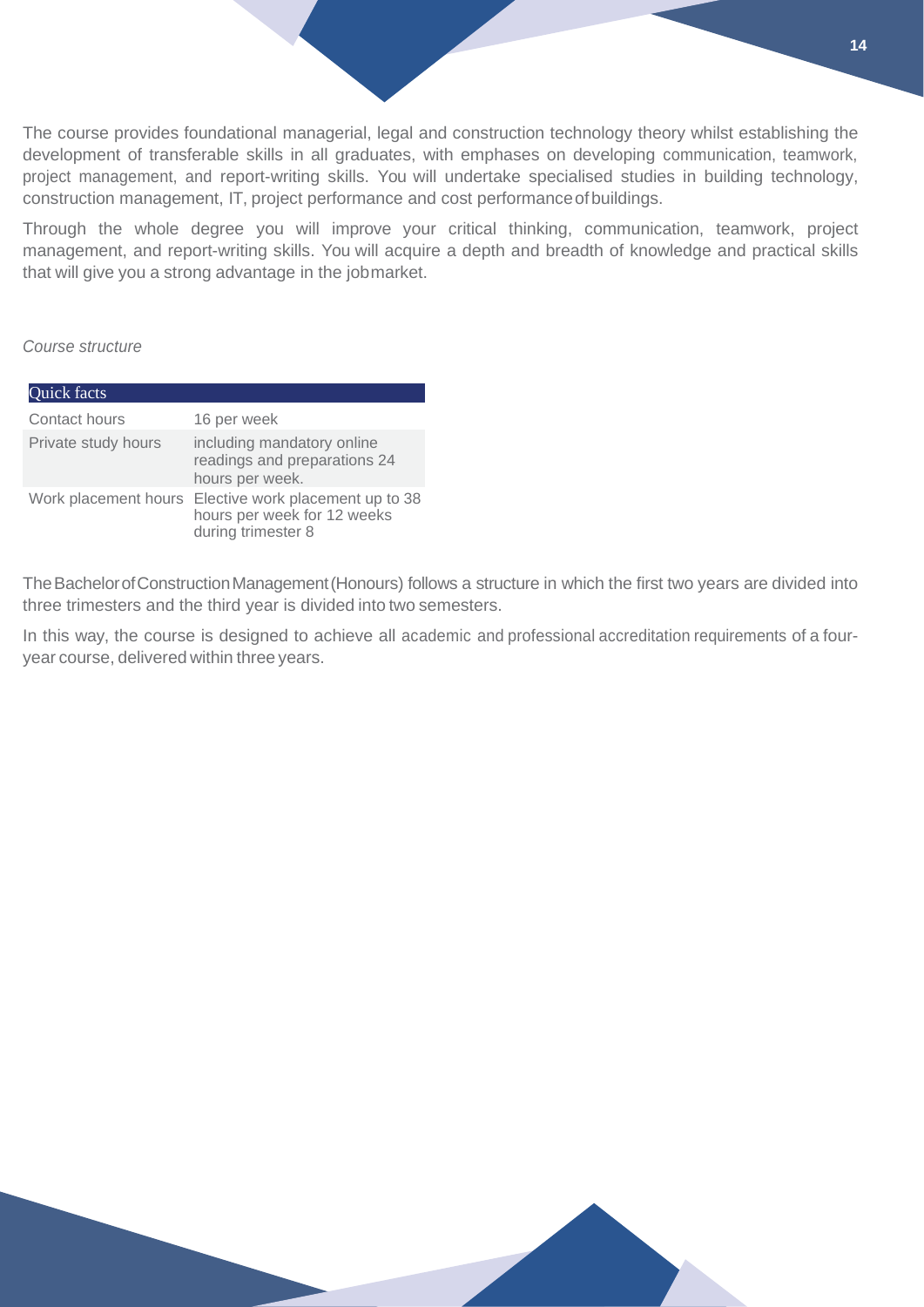Below is a list of all units in the course, by year and trimester:

| <b>FIRST YEAR</b>  |                                                |
|--------------------|------------------------------------------------|
| <b>Trimester 1</b> |                                                |
| CM101              | Introduction to the Construction Industry      |
| CM102              | Introduction to Building Laws                  |
| CM103              | <b>Accounting Principles</b>                   |
| CM104              | <b>Technical Drawings and Communications</b>   |
| <b>Trimester 2</b> |                                                |
| CM105              | <b>Building Services</b>                       |
| CM106              | <b>Property and Construction Economics</b>     |
| CM107              | <b>Residential Construction</b>                |
| <b>CM108</b>       | <b>Construction Materials Science</b>          |
| <b>Trimester 3</b> |                                                |
| CM109              | Measurements in Buildings                      |
| CM110              | <b>Industrial Construction</b>                 |
| CM111              | <b>Structural Engineering</b>                  |
| CM112              | <b>Medium Density Residential Construction</b> |
|                    |                                                |

| <b>SECOND YEAR</b> |                                                |
|--------------------|------------------------------------------------|
| Trimester 1        |                                                |
| CM201              | <b>Estimating Cost Management</b>              |
| CM202              | <b>Professional Ethics and Practice</b>        |
| CM203              | <b>Property Finance</b>                        |
| CM204              | <b>Procurement and Contract Administration</b> |
| Trimester 2        |                                                |
| CM205              | <b>High Rise Construction</b>                  |
| CM206              | Cost Planning in Quantity Surveying            |
| CM207              | <b>Construction Site Management</b>            |
| CM208              | <b>Construction Programming and Scheduling</b> |
| Trimester 3        |                                                |
| CM209              | Surveying                                      |
| CM210              | <b>Sustainable Building Systems</b>            |
| CM211              | Minor Research Project                         |
| CM212              | <b>Construction Risk and Safety Management</b> |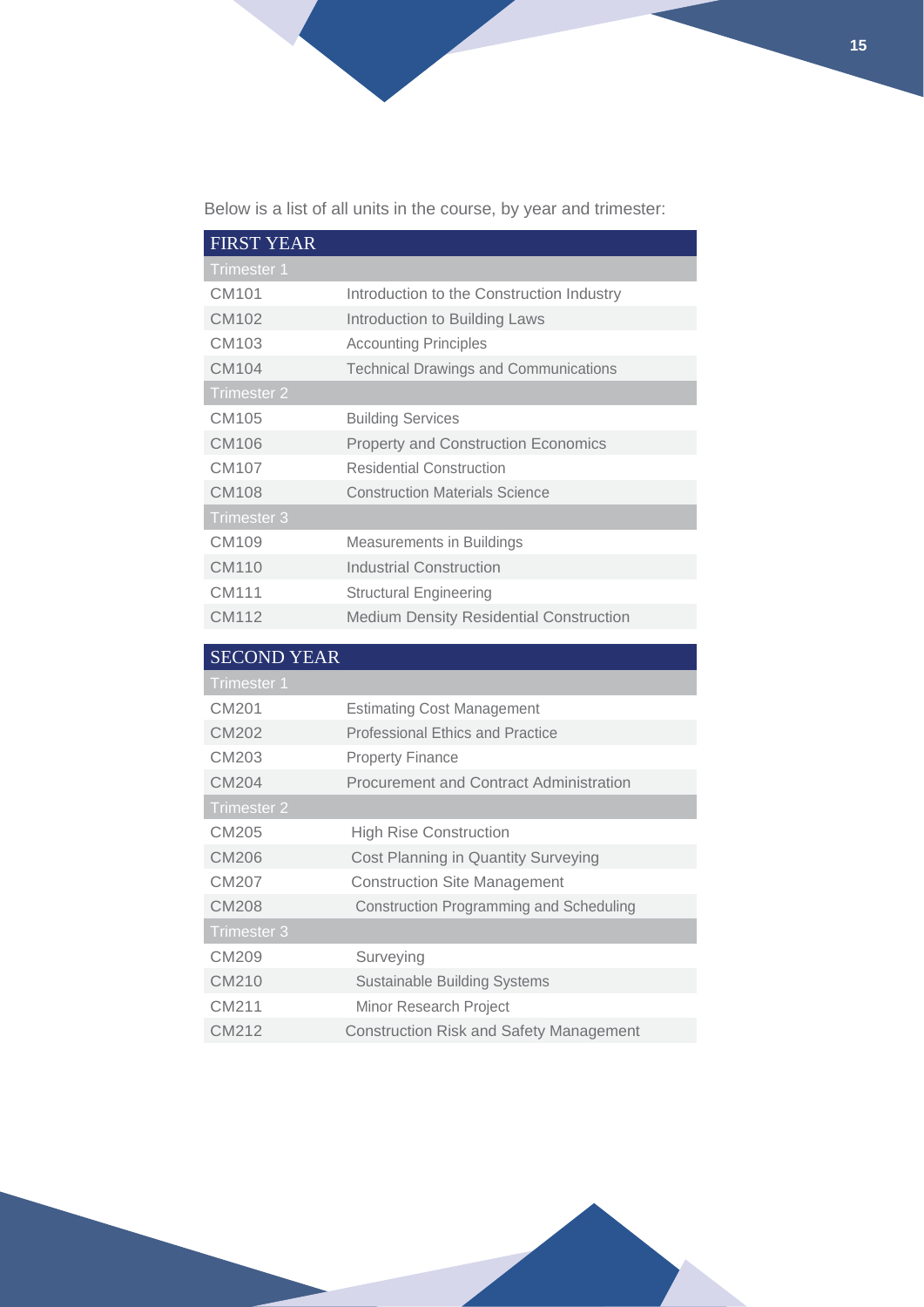| <b>THIRD YEAR</b> |                                         |
|-------------------|-----------------------------------------|
| Semester 1        |                                         |
| CM301             | <b>Building Information Modelling</b>   |
| CM302             | <b>Principles of Project Management</b> |
| CM303             | <b>Advanced Cost Management</b>         |
| CM304             | <b>Property Development</b>             |
| Semester 2        |                                         |
| One elective:     |                                         |
| CM305             | Work Integrated Learning                |
| OR                |                                         |
| CM306             | Capstone Project                        |
|                   |                                         |

### *Unit Outlines*

Please go to the AISI the website for detailed unit outlines of all units in the Bachelor of Construction Management (Honours), including weekly lecture and workshop topics, assessment descriptions (including requirements, weighting, and due dates), and unit administrative details, including contact information forLecturersandCourseCoordinators.

Be sure to check the unit outlines before the commencement of each trimester, as administrative responsibilities and contact information is subject to change each delivery period.

Each unit outline will also be distributed in the first class of that unit, but students who wish additional copies can download them from the AISI website and print them on campus.

### *Future Pathways*

#### Careers

The building construction industry is continually evolving and growing more complex, with changes in national regulatory and industrial requirements, and reflecting global economic trends. As such there is a growing demand for highly knowledgeable, skilled graduates to meet the professional needs across sectors seeking construction industry expertise. Graduates of the AISI Bachelor of Construction Management (Honours) will thus be well positioned to embark on successful careers both locally and internationally.

Potential career paths open to Graduates of the Bachelor of Construction Management (Honours) include:

- Construction manager: Plan, direct, coordinate, or budget activities concerned with the construction and maintenance of structures, facilities, and systems. The construction manager participates in the conceptual development of a construction project and oversee its organisation, scheduling, and implementation.
- Site manager: Oversees the construction operations on a day-to-day basis, and ensure that work is done safely on site, on time and within the budget and to the right quality standards.
- Estimator: Prepares cost estimates by analyzing proposals, requirements blueprints, specifications, and related documents.
- Quantity surveyor: Concerned with cost planning and commercial management of contracts throughout the entire life cycle ofthe project from inception to post-completion.
- Project manager: Ensures overall responsibility for the successful initiation, planning, design, execution, monitoring, controlling and closure of a project.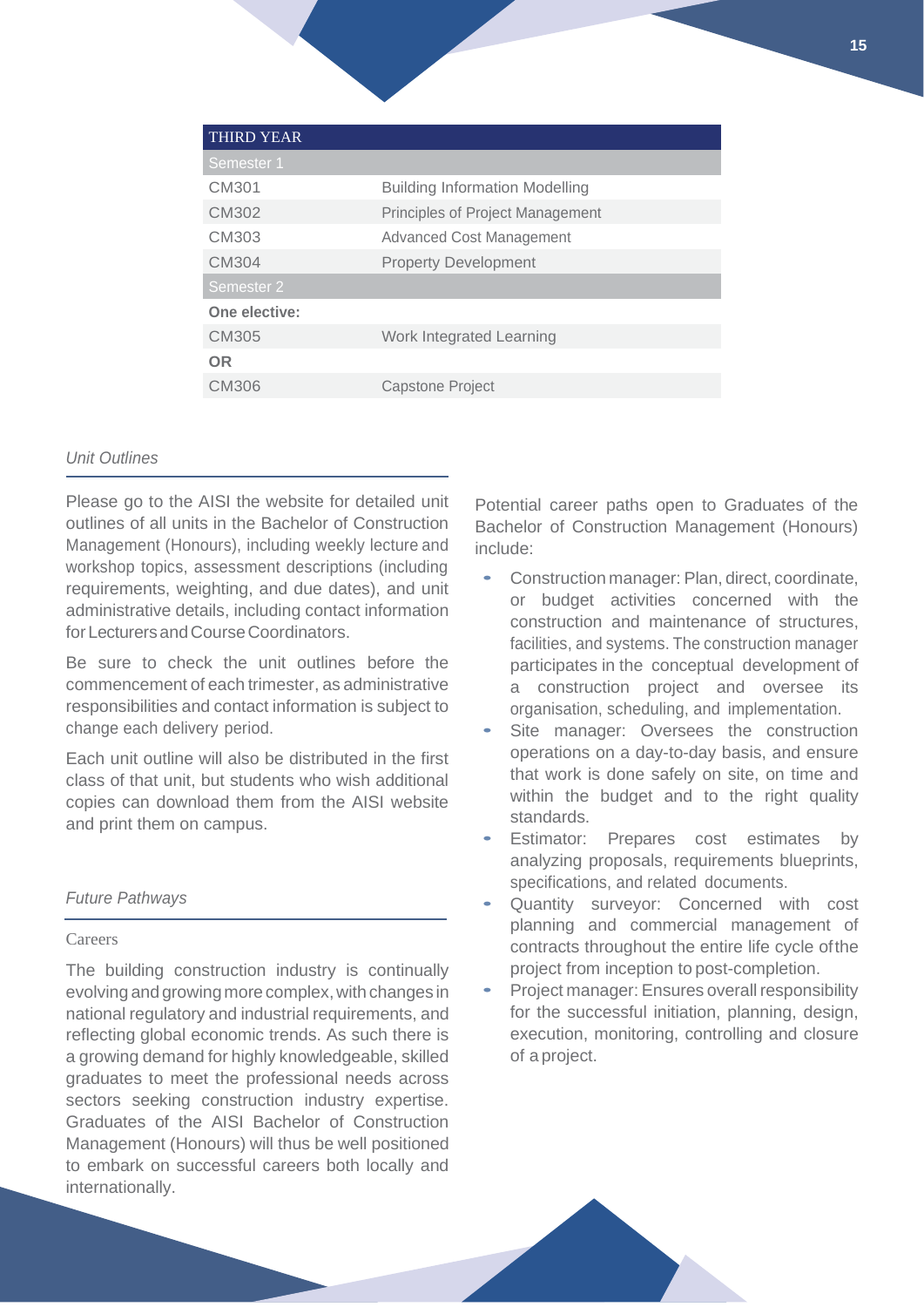# *Further Study*

On completion of the Bachelor of Construction Management (Honours), students will be well positioned to apply for further study in relevant disciplines, such as Masters by coursework programs, and Higher Degrees by Research, including Masters by research and PhD programs

#### *Professional Membership*

AISI is currently working on getting the course accredited by AIB and AIQS. However, full accreditation of the course will not be finalised before at least one cohort of graduates complete the course. Meanwhile, students and graduates are able to apply for the membership of both organisations in the respective categories. For more information you can review the following hyperlinks

• AIB

<https://aib.org.au/membership/membership-grades/>

• AIQSS.

<https://www.aiqs.com.au/eligibility-0>

#### *Course Delivery*

1. On Campus

The majority of the Bachelor of Construction Management (Honours) will be delivered face to face, on campus at AISI, 398 Lonsdale Street, Melbourne.

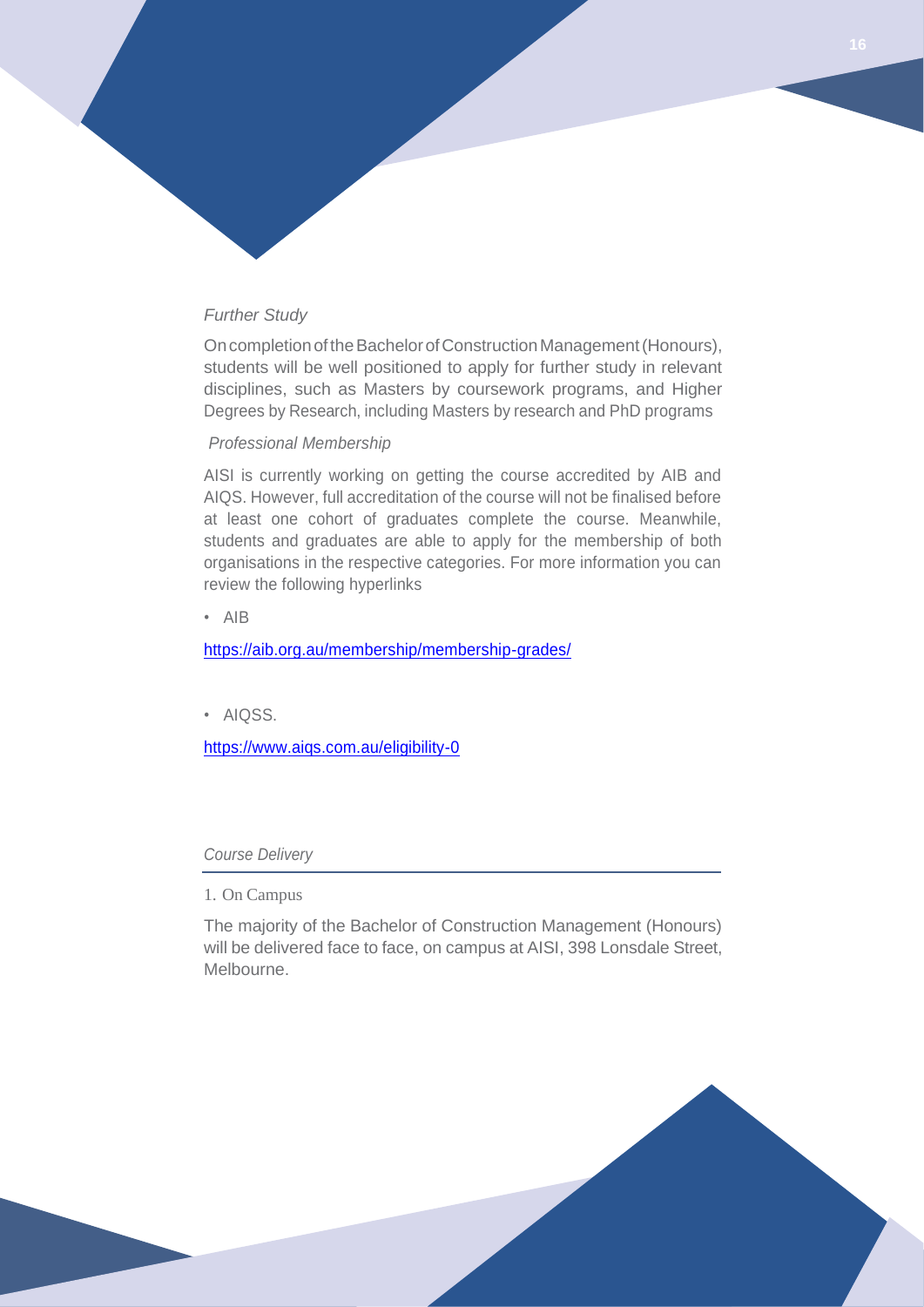# 2. Work IntegratedLearning

AISI has partnerships with many industry leaders. Work-integrated learning, placements or internships with a host industry provider during the final trimester may be an option for some students instead of the Capstone Project. In WIL you will have early entry to the industry, and you will have the opportunity to work in a real-world problem. You will be guided and supervised by a supervisor from the host organisation in addition to the academic supervisor. The placement duration is for a trimester or 12 weeks. During these 12 weeks, you need to attend the workplace for a minimum of 20 hours and up to 38 hours per week as per the attendance requirements of the host organisations and approved by AISI.

At the host organisation, you need to follow the instructions given to you by the assigned supervisor. At the first date in the host organisation, you will receive an induction that includes OH&S policies and procedures followed at the workplace. You need to be very familiar with these policies and procedures and actions required in case of incidents and emergencies. If you have any concerns regarding your safety, exposure to any hazard that may affect your health and wellbeing you need to alert your work supervisor, your academic supervisor, and or AISI management immediately.

While you are at the work placement, you need to:

- Be very punctual in attendance.
- Conduct yourself professionally following the host organisations and AISI guidelines
- Complete all training requirements and meetings required.
- Adhere to host organisation and AISI policies and procedures.

• Complete WIL reports and reflections as required by the Higher Education Manager. Tosee our policy on work integrated learning and choosing third parties to collaborate with, please refer to our Work Integrated Learning Policy and Third Party Arrangements Policy found in our policy bank.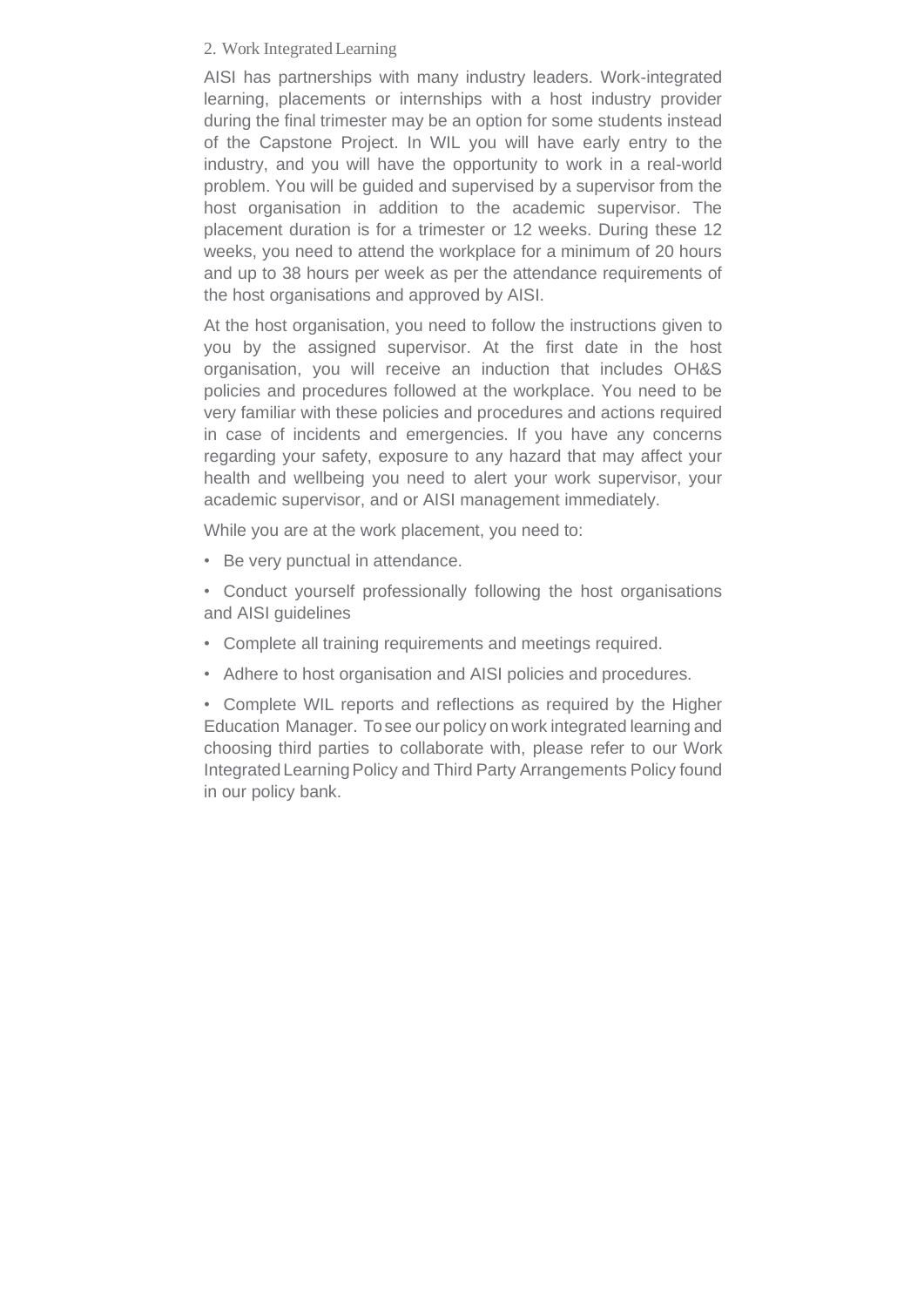# *Entry requirements*

| Cohort                                | Qualifications and Prerequisites                                                                                                                                                                                                                                              | <b>Alternative Admission Arrangements</b>                                                                                                                                                                                                                                                                                                                       |
|---------------------------------------|-------------------------------------------------------------------------------------------------------------------------------------------------------------------------------------------------------------------------------------------------------------------------------|-----------------------------------------------------------------------------------------------------------------------------------------------------------------------------------------------------------------------------------------------------------------------------------------------------------------------------------------------------------------|
| Domestic students<br>(school leavers) | Successful Completion of VCE and<br>VCE prerequisites: Units 3 and 4: a<br>minimum study score of 25 in English<br>(or equivalent) or 30 in English (EAL);<br>and Units 1 and 2: satisfactory<br>completion in two units (any study<br>combination) of any mathematics.<br>Or | Completion or partial completion<br>of an approved tertiary<br>qualification (including Certificates,<br>Diplomas, Advanced Diplomas,<br>Associate Degrees and Degrees).                                                                                                                                                                                        |
|                                       | Successful Completion of the VCE<br>equivalent such as the International<br>Baccalaureate (IB) with a score of<br>5 in English Standard Level or 4 for<br>Higher Level and a score of 5 in<br><b>Mathematical Methods Standard</b><br>Level or 4 for Higher Level             |                                                                                                                                                                                                                                                                                                                                                                 |
| Domestic students<br>(mature-aged)    | Applicants without a formal<br>qualification but with appropriate<br>years of relevant work experience will<br>be considered.                                                                                                                                                 | Recognition of Prior Learning (RPL)<br>allow students to gain credits<br>(advanced standing) toward their<br>course in recognition of skills and<br>knowledge gained through work<br>experience, life experience and/or<br>formal training such as a Diploma<br>of Building and Construction<br>(Building). Applicants are assessed<br>on a case-by-case basis. |
| International students                | High school studies and/or<br>foundation studies (must be<br>accredited).<br>IELTSacademic: 6.5 overall (min. 6.0<br>ineach subtest)<br>PTE academic: 64 overall (min. 54 in<br>each subtest) or equivalent                                                                   | Recognised prior study and/or a<br>transfer from another recognised<br>and accredited higher education<br>provider.                                                                                                                                                                                                                                             |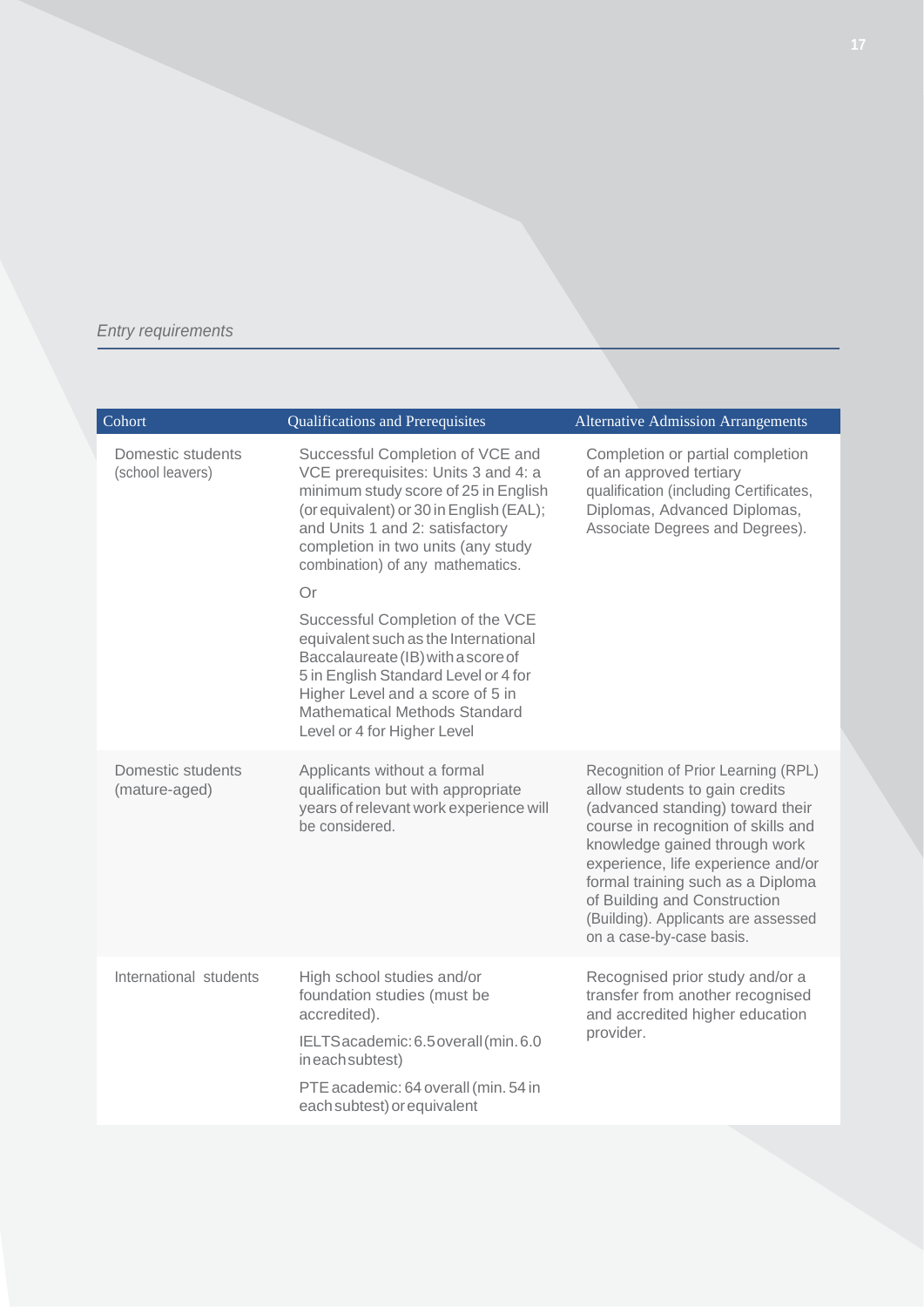### *English language requirements*

All domestic students must have achieved a minimum VCE study score of 25 (or equivalent) in English, or 30 in English as an Additional Language (EAL).

International students for whom English is not their first language must have achieved an academic IELTS score of 6.5 with, with a score no less than 6.0 in each band. Students from countries where English is not the first language may be deemed to have met the English requirement for the course), if they have successfully completed:

• A minimum two years tertiary qualification equivalent to an Australian Diploma or higher within the past five years in an institution where the entire qualification is taught and assessed in English (an official letter from the institution stating the program is entirely taught and assessed in English may be required).

• The equivalent of one year of a university degree within the last two years in a University where the entire course is taught and assessed in English (an official letter from the University stating the course is entirely taught and assessed in English may be required). or

• AISI Diploma of Building and Construction and/or the Advanced Diploma of Building and Construction (Management).

NOTE: Students applying to AISI after March 2020 will need to sign an agreement to undergo study via online delivery and remote learning due to COVID19 restrictions that may apply during time of study. Please email *info@aisi.edu.au* for further information if this is applicable to you.

# *Monitoring overseas student progress, attendance and course duration.*

AISI HEP monitors overseas students' course progress and, where applicable, attendance for each course in which the overseas student is enrolled.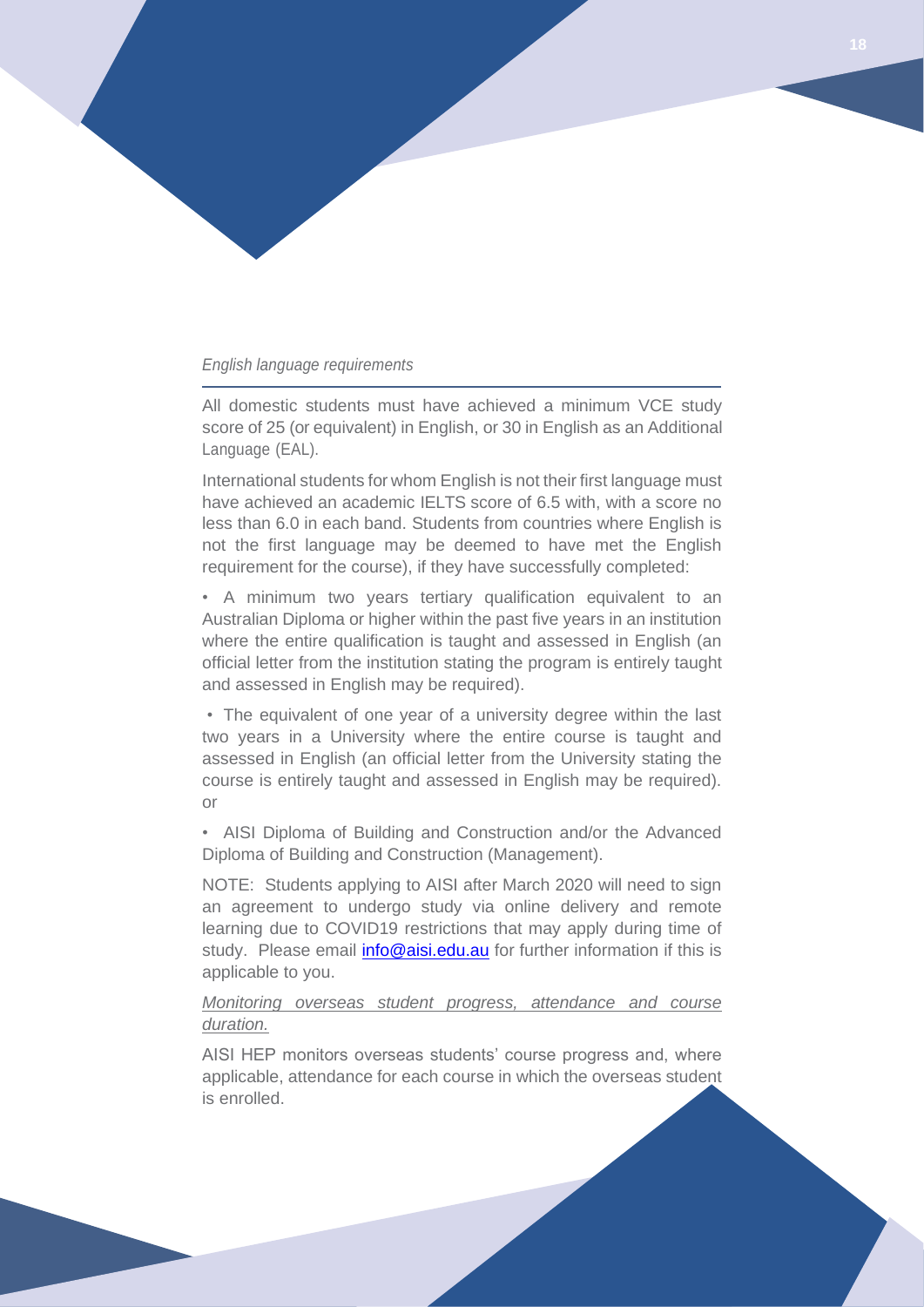The expected duration of study specified in the overseas student's CoE must not exceed the CRICOS registered duration.

AISI HEP monitors the progress of each overseas student to ensure the overseas student is in a position to complete the course within the expected duration specified on the overseas student's CoE.

AISI HEP has and implements documented policies and processes to identify, notify and assist an overseas student at risk of not meeting course progress or attendance requirements where there is evidence from the overseas student's assessment tasks, participation in tuition activities or other indicators of academic progress that the overseas student is at risk of not meeting those requirements.

AISI HEP clearly outlines and informs the overseas student before they commence the course of the requirements to achieve satisfactory course progress and, where applicable, attendance in each study period.

# *Higher education: course progress requirements*

AISI HEP as part of having a higher education course has and implements a documented policy and process for monitoring and recording course progress for the overseas student, specifying:

• requirements for achieving satisfactory course progress, including policies that promote and uphold the academic integrity of the registered course, and processes to address misconduct and allegations of misconduct

• processes for recording and assessing course progress requirements

• processes to identify overseas students at risk of unsatisfactory course progress

• details of the AISI HEP's intervention strategy to assist overseas students at risk of not meeting course progress requirements in sufficient time for those overseas students to achieve satisfactory course progress

• processes for determining the point at which the overseas student has failed to meet satisfactory course progress...